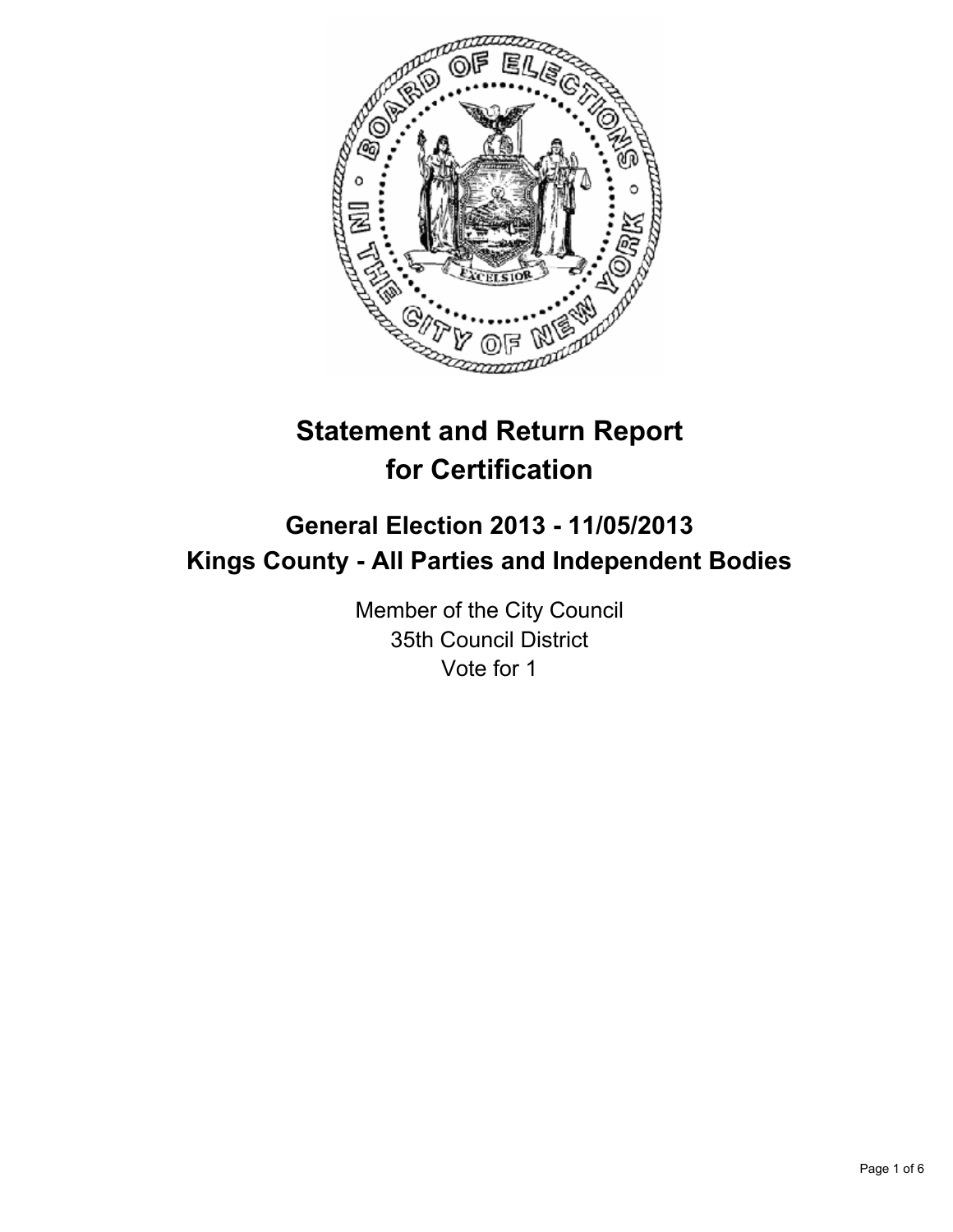

## **Assembly District 43**

| <b>PUBLIC COUNTER</b>                                    | 4.937 |
|----------------------------------------------------------|-------|
| <b>EMERGENCY</b>                                         | 0     |
| ABSENTEE/MILITARY                                        | 58    |
| <b>FEDERAL</b>                                           | 0     |
| <b>SPECIAL PRESIDENTIAL</b>                              | 0     |
| <b>AFFIDAVIT</b>                                         | 74    |
| <b>Total Ballots</b>                                     | 5,069 |
| Less - Inapplicable Federal/Special Presidential Ballots | 0     |
| <b>Total Applicable Ballots</b>                          | 5,069 |
| LAURIE A. CUMBO (DEMOCRATIC)                             | 3,890 |
| LAURIE A. CUMBO (WORKING FAMILIES)                       | 262   |
| ARGEH ROSS (WRITE-IN)                                    | 1     |
| <b>BOB JOSEPH (WRITE-IN)</b>                             | 1     |
| EDE FOX (WRITE-IN)                                       | 1     |
| MOSHE GOLDBERG (WRITE-IN)                                | 1     |
| UNATTRIBUTABLE WRITE-IN (WRITE-IN)                       | 1     |
| WAKA OKECWAW (WRITE-IN)                                  | 1     |
| ZAKI TAMIR (WRITE-IN)                                    | 1     |
| <b>Total Votes</b>                                       | 4,159 |
| Unrecorded                                               | 910   |

**Assembly District 50**

| PUBLIC COUNTER                                           | 1,067 |
|----------------------------------------------------------|-------|
| <b>EMERGENCY</b>                                         | 0     |
| ABSENTEE/MILITARY                                        | 16    |
| FEDERAL                                                  | 0     |
| SPECIAL PRESIDENTIAL                                     | 0     |
| AFFIDAVIT                                                | 25    |
| <b>Total Ballots</b>                                     | 1,108 |
| Less - Inapplicable Federal/Special Presidential Ballots | 0     |
| <b>Total Applicable Ballots</b>                          | 1,108 |
| LAURIE A. CUMBO (DEMOCRATIC)                             | 803   |
| LAURIE A. CUMBO (WORKING FAMILIES)                       | 184   |
| EDE FOX (WRITE-IN)                                       | 2     |
| <b>Total Votes</b>                                       | 989   |
| Unrecorded                                               | 119   |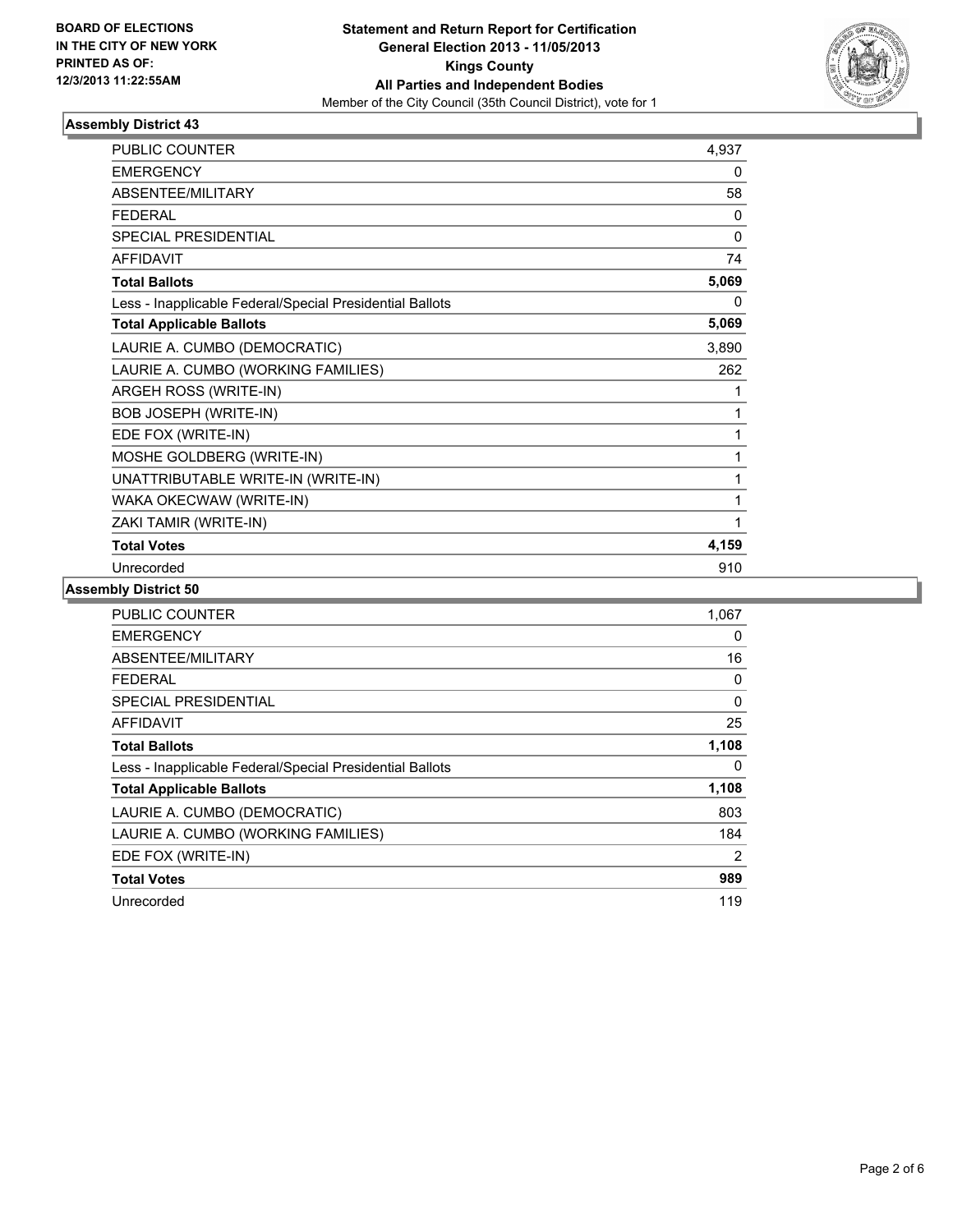

## **Assembly District 52**

| <b>PUBLIC COUNTER</b>                                    | 1,339 |
|----------------------------------------------------------|-------|
| <b>EMERGENCY</b>                                         | 11    |
| ABSENTEE/MILITARY                                        | 28    |
| <b>FEDERAL</b>                                           | 0     |
| <b>SPECIAL PRESIDENTIAL</b>                              | 0     |
| <b>AFFIDAVIT</b>                                         | 14    |
| <b>Total Ballots</b>                                     | 1,392 |
| Less - Inapplicable Federal/Special Presidential Ballots | 0     |
| <b>Total Applicable Ballots</b>                          | 1,392 |
| LAURIE A. CUMBO (DEMOCRATIC)                             | 955   |
| LAURIE A. CUMBO (WORKING FAMILIES)                       | 260   |
| DREW AKASON (WRITE-IN)                                   | 1     |
| EDE FOX (WRITE-IN)                                       | 6     |
| KAREN INVAILD (WRITE-IN)                                 | 1     |
| MATT FLETCHER (WRITE-IN)                                 | 1     |
| UNATTRIBUTABLE WRITE-IN (WRITE-IN)                       | 1     |
| <b>Total Votes</b>                                       | 1,225 |
| Unrecorded                                               | 167   |

#### **Assembly District 56**

| <b>PUBLIC COUNTER</b>                                    | 836      |
|----------------------------------------------------------|----------|
| <b>EMERGENCY</b>                                         | 0        |
| ABSENTEE/MILITARY                                        | 13       |
| FEDERAL                                                  | 0        |
| SPECIAL PRESIDENTIAL                                     | $\Omega$ |
| <b>AFFIDAVIT</b>                                         | 9        |
| <b>Total Ballots</b>                                     | 858      |
| Less - Inapplicable Federal/Special Presidential Ballots | 0        |
| <b>Total Applicable Ballots</b>                          | 858      |
| LAURIE A. CUMBO (DEMOCRATIC)                             | 710      |
| LAURIE A. CUMBO (WORKING FAMILIES)                       | 31       |
| EDE FOX (WRITE-IN)                                       |          |
| MOSAH PILGA (WRITE-IN)                                   | 1        |
| <b>Total Votes</b>                                       | 743      |
| Unrecorded                                               | 115      |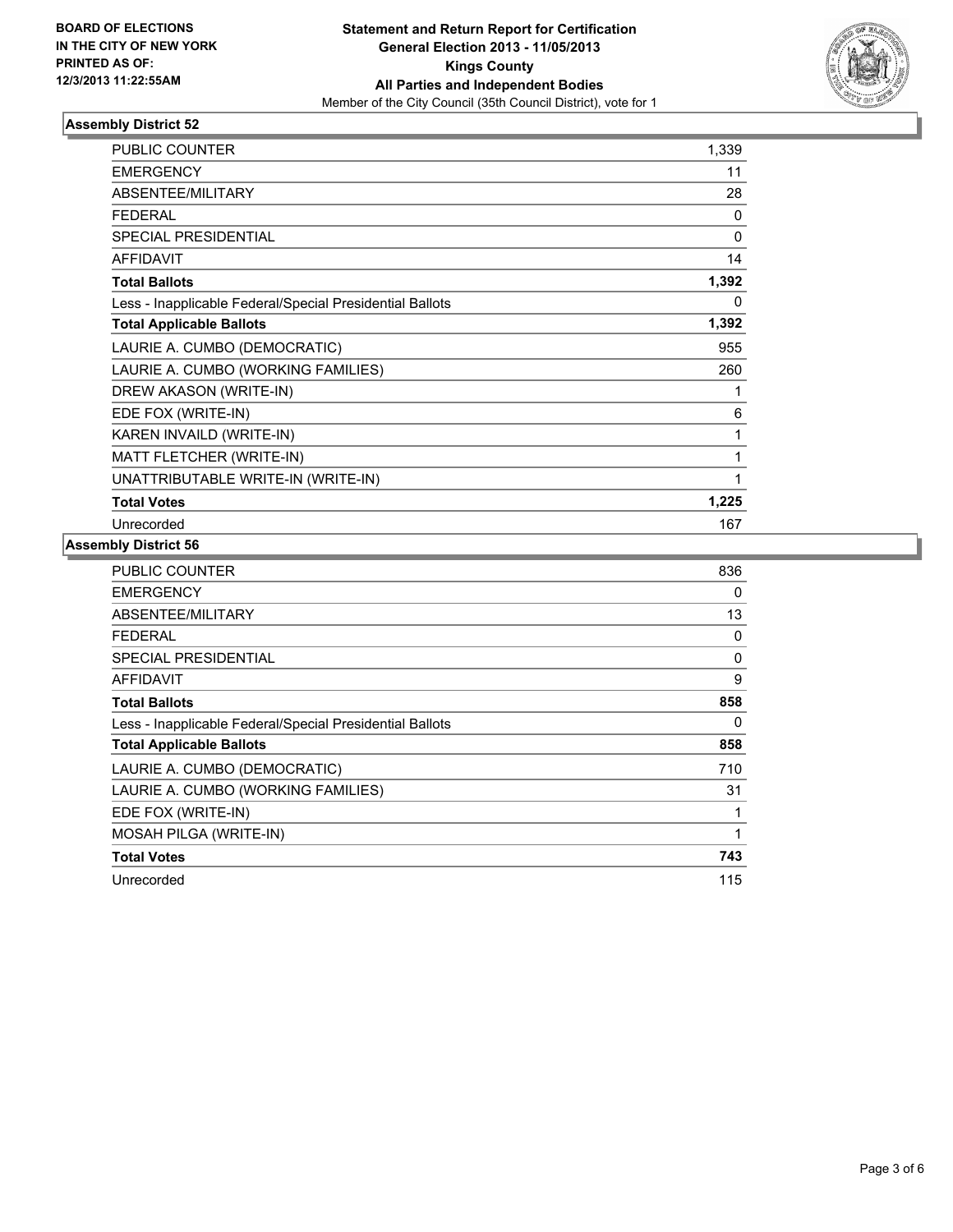

## **Assembly District 57**

| PUBLIC COUNTER                                           | 21,232       |
|----------------------------------------------------------|--------------|
| <b>EMERGENCY</b>                                         | 95           |
| ABSENTEE/MILITARY                                        | 500          |
| <b>FEDERAL</b>                                           | 0            |
| SPECIAL PRESIDENTIAL                                     | 0            |
| AFFIDAVIT                                                | 299          |
| <b>Total Ballots</b>                                     | 22,126       |
| Less - Inapplicable Federal/Special Presidential Ballots | 0            |
| <b>Total Applicable Ballots</b>                          | 22,126       |
| LAURIE A. CUMBO (DEMOCRATIC)                             | 16,806       |
| LAURIE A. CUMBO (WORKING FAMILIES)                       | 2,584        |
| AANIKC ALABI (WRITE-IN)                                  | 1            |
| ANTHONY WEINER (WRITE-IN)                                | 1            |
| ANTONIO REYNOSE (WRITE-IN)                               | 2            |
| ANYON ELSE (WRITE-IN)                                    | 1            |
| BECK LEVY (WRITE-IN)                                     | 2            |
| CHRIS STRUNK (WRITE-IN)                                  | 1            |
| CLANIKE ALABI (WRITE-IN)                                 | 1            |
| CORY JOHNSON (WRITE-IN)                                  | 1            |
| CRIB VECONI (WRITE-IN)                                   | $\mathbf 1$  |
| DAVE POMPEI (WRITE-IN)                                   | 1            |
| DUMNAN SIMONETTE (WRITE-IN)                              | 1            |
| EDE FOX (WRITE-IN)                                       | 18           |
| JAMES LANE (WRITE-IN)                                    | 1            |
| JOE BROLYN (WRITE-IN)                                    | 2            |
| JONES LARE (WRITE-IN)                                    | $\mathbf{1}$ |
| LEOLA WASHINGTON (WRITE-IN)                              | 1            |
| MARGE LOVER (WRITE-IN)                                   | 1            |
| OLANIKE ALABI (WRITE-IN)                                 | 3            |
| PATRICIA EVANS (WRITE-IN)                                | 1            |
| RICHARD RAMOS (WRITE-IN)                                 | 1            |
| ROBERT CORNEGY (WRITE-IN)                                | 1            |
| SHIRLEY CHRISOLM (WRITE-IN)                              | 1            |
| SPIKE LEE (WRITE-IN)                                     | 1            |
| STEPHANIE KIRKMAN (WRITE-IN)                             | 1            |
| STEPHEN LAVIN (WRITE-IN)                                 | 1            |
| SUSAN METZ (WRITE-IN)                                    | 1            |
| THOMAS BENETT (WRITE-IN)                                 | 1            |
| UNATTRIBUTABLE WRITE-IN (WRITE-IN)                       | 10           |
| <b>Total Votes</b>                                       | 19,449       |
| Unrecorded                                               | 2,677        |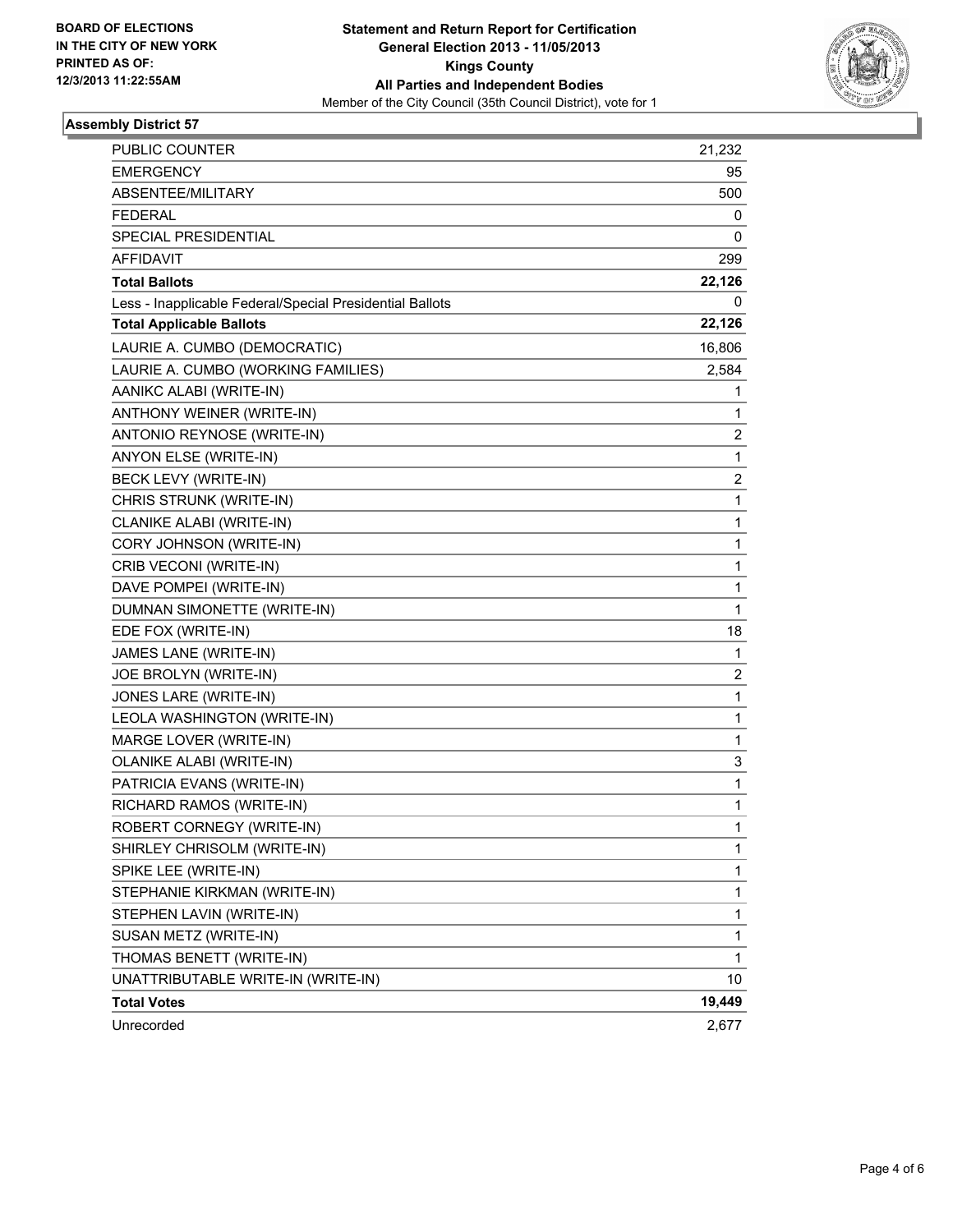

## **Total for Member of the City Council (35th Council District) - Kings County**

| PUBLIC COUNTER                                           | 29,411          |
|----------------------------------------------------------|-----------------|
| <b>EMERGENCY</b>                                         | 106             |
| ABSENTEE/MILITARY                                        | 615             |
| <b>FEDERAL</b>                                           | 0               |
| SPECIAL PRESIDENTIAL                                     | 0               |
| AFFIDAVIT                                                | 421             |
| <b>Total Ballots</b>                                     | 30,553          |
| Less - Inapplicable Federal/Special Presidential Ballots | 0               |
| <b>Total Applicable Ballots</b>                          | 30,553          |
| LAURIE A. CUMBO (DEMOCRATIC)                             | 23,164          |
| LAURIE A. CUMBO (WORKING FAMILIES)                       | 3,321           |
| AANIKC ALABI (WRITE-IN)                                  | 1               |
| ANTHONY WEINER (WRITE-IN)                                | 1               |
| ANTONIO REYNOSE (WRITE-IN)                               | 2               |
| ANYON ELSE (WRITE-IN)                                    | 1               |
| ARGEH ROSS (WRITE-IN)                                    | 1               |
| BECK LEVY (WRITE-IN)                                     | 2               |
| BOB JOSEPH (WRITE-IN)                                    | 1               |
| CHRIS STRUNK (WRITE-IN)                                  | 1               |
| CLANIKE ALABI (WRITE-IN)                                 | 1               |
| CORY JOHNSON (WRITE-IN)                                  | 1               |
| CRIB VECONI (WRITE-IN)                                   | 1               |
| DAVE POMPEI (WRITE-IN)                                   | 1               |
| DREW AKASON (WRITE-IN)                                   | 1               |
| DUMNAN SIMONETTE (WRITE-IN)                              | 1               |
| EDE FOX (WRITE-IN)                                       | 28              |
| JAMES LANE (WRITE-IN)                                    | 1               |
| JOE BROLYN (WRITE-IN)                                    | 2               |
| JONES LARE (WRITE-IN)                                    | 1               |
| KAREN INVAILD (WRITE-IN)                                 | $\mathbf 1$     |
| LEOLA WASHINGTON (WRITE-IN)                              | 1               |
| MARGE LOVER (WRITE-IN)                                   | 1               |
| MATT FLETCHER (WRITE-IN)                                 | 1               |
| MOSAH PILGA (WRITE-IN)                                   | 1               |
| MOSHE GOLDBERG (WRITE-IN)                                | 1               |
| OLANIKE ALABI (WRITE-IN)                                 | 3               |
| PATRICIA EVANS (WRITE-IN)                                | 1               |
| RICHARD RAMOS (WRITE-IN)                                 | 1               |
| ROBERT CORNEGY (WRITE-IN)                                | 1               |
| SHIRLEY CHRISOLM (WRITE-IN)                              | 1               |
| SPIKE LEE (WRITE-IN)                                     | 1               |
| STEPHANIE KIRKMAN (WRITE-IN)                             | 1               |
| STEPHEN LAVIN (WRITE-IN)                                 | 1               |
| SUSAN METZ (WRITE-IN)                                    | 1               |
| THOMAS BENETT (WRITE-IN)                                 | 1               |
| UNATTRIBUTABLE WRITE-IN (WRITE-IN)                       | 12 <sub>2</sub> |